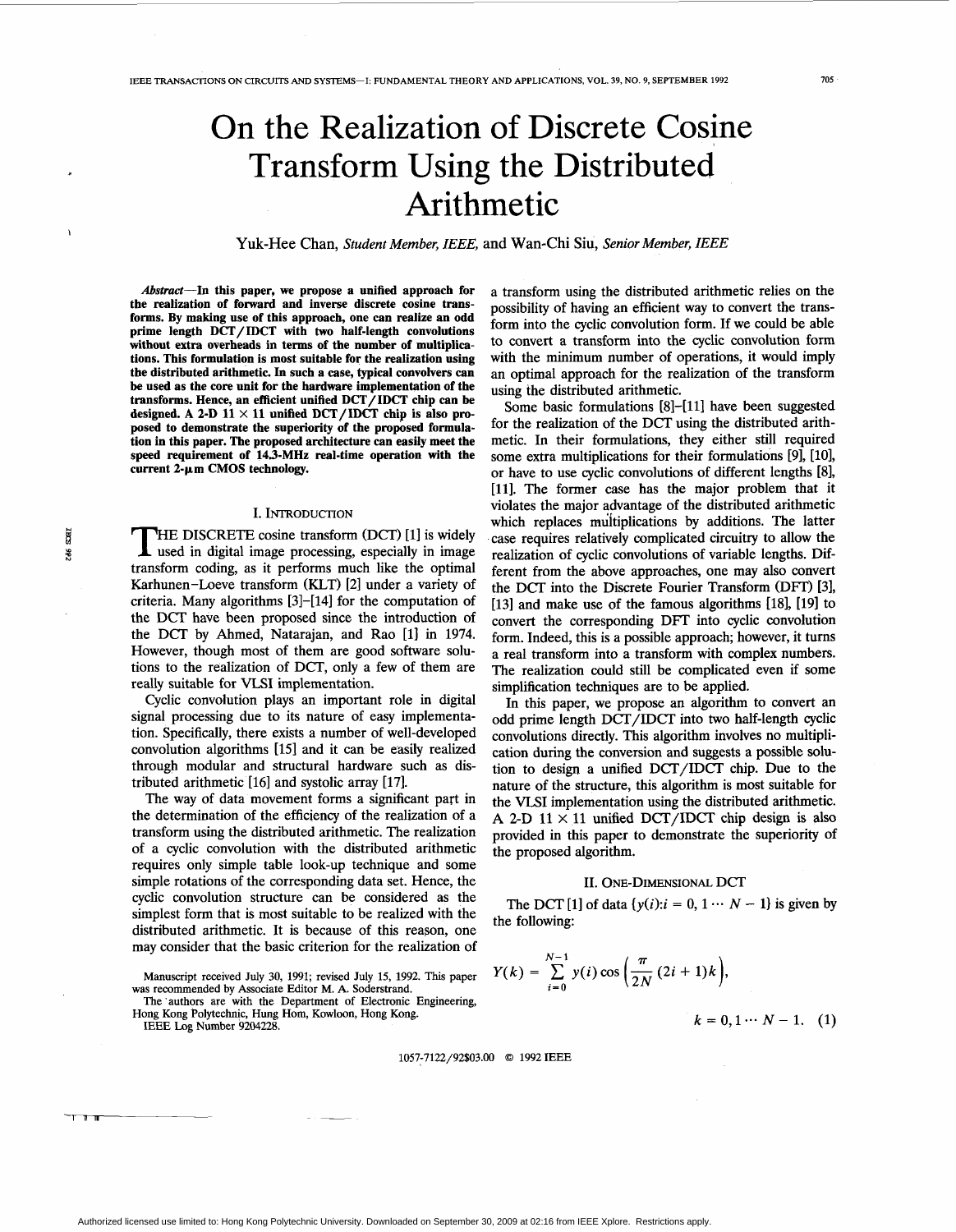If *N* is an odd number, there exists a bijective mapping on the set  $\{i:i = 0, 1 \cdots N-1\}$ :

$$
\xi(i) = \frac{\langle N - 2i \rangle_{2N} - 1}{2}, \text{ for } i = 0, 1 \cdots N - 1.
$$
 (2)

For example, if  $N = 11$ , we have  $\{\xi(i) = 5, 4, 3, 2, 1, 0,$ 10, 9, 8, 7, 6} where  $i = 0, 1, 2 \cdots 10$  accordingly. By making use of this bijective mapping, we can split (1) and rewrite it as

$$
\begin{cases}\nY(0) = \sum_{i=0}^{N-1} f(i) \\
Y(2k) = (-1)^k \{A(k) + f(0)\} \\
Y(N - 2k) = (-1)^{k+1} B(k) \\
\text{for } k = 1, 2 \cdots (N-1)/2 \quad (3)\n\end{cases}
$$

where

$$
A(k) = \sum_{i=1}^{N-1} f(i) \cos\left(\frac{2\pi i k}{N}\right)
$$
  
\n
$$
B(k) = \sum_{i=1}^{N-1} h(i) \sin\left(\frac{2\pi i k}{N}\right)
$$
  
\nfor  $k = 1, 2 \cdots (N-1)/2$  (4)  
\n
$$
\int f(i) = y(\xi(i))
$$
 (5)

$$
\begin{cases}\nh(i) = (-1)^{\xi(i)} y(\xi(i)) & \text{for } i = 0, 1 \cdots N - 1.\n\end{cases}
$$
\n(5)

If  $N$  is an odd prime  $P$ , there exist two bijective mappings defined as

$$
\begin{cases}\n\varphi(i) = \langle g^i \rangle_P & \text{for } i = 1, 2 \cdots P - 1 \\
\zeta(k) = \langle g^{-k} \rangle_P & \text{for } k = 1, 2 \cdots P - 1\n\end{cases}
$$
\n(6)

where  $g$  is a primitive root of  $P$ .

To make use of these two mappings, one can redef<br>sequences  $\{A(k)\}$  and  $\{B(k)\}$  for  $k = 1, 2 \cdots P - 1$  as To make use of these two mappings, one can redefine

primitive root of *P*.  
\nsee of these two mappings, one can redefine  
\n(k) and 
$$
\{B(k)\}
$$
 for  $k = 1, 2 \cdots P - 1$  as  
\n
$$
A(k) = \sum_{i=1}^{P-1} f(i) \cos\left(\frac{2\pi i k}{P}\right) \qquad (7a)
$$
\n
$$
B = 1 \qquad (2 \pi i k) \qquad (7b)
$$

$$
B(k) = \sum_{i=1}^{P-1} h(i) \sin\left(\frac{2\pi ik}{P}\right)
$$

Then both  $A(k)$  and  $B(k)$  defined in (7) can be converted into a  $(P - 1)$ -length cyclic convolutions by mapping *i* and *k* to  $\varphi(i)$  and  $\zeta(k)$ , respectively. In formulation, we have

$$
A(\zeta(k)) = \sum_{i=1}^{P-1} f(\varphi(i)) \cos\left(\frac{2\pi}{P} \langle g^{-(k-i)} \rangle_P\right)
$$
  
for  $k = 1, 2 \cdots P - 1$  (8a)

$$
B(\zeta(k)) = \sum_{i=1}^{P-1} h(\varphi(i)) \sin\left(\frac{2\pi}{P} \langle g^{-(k-i)} \rangle_P\right)
$$
  
for  $k = 1, 2 \cdots P - 1$ . (8b)

However, to make the algorithm more efficient, we can make a further simplification on (8a) and (8b). In particular, as

$$
\begin{cases}\n\cos\left(\frac{2\pi}{P}\langle g^{((P-1)/2+i-k)}\rangle_P\right) = \cos\left(\frac{2\pi}{P}\langle g^{(i-k)}\rangle_P\right) \\
\sin\left(\frac{2\pi}{P}\langle g^{((P-1)/2+i-k)}\rangle_P\right) = -\sin\left(\frac{2\pi}{P}\langle g^{(i-k)}\rangle_P\right) \\
\text{for } i = 1, 2 \cdots (P-1)/2 \quad (9)\n\end{cases}
$$

and

$$
A(\zeta((P-1)/2 + k)) = A(\zeta(k))
$$
  
\n
$$
B(\zeta((P-1)/2 + k)) = -B(\zeta(k))
$$
  
\nfor  $k = 1, 2 \cdots (P-1)/2$  (10)

then (8a) and (8b) can be rewritten as (11a) and (11b), respectively:

$$
A(\zeta(k)) = \sum_{i=1}^{(P-1)/2} \{f(\varphi(i)) + f(\varphi((P-1)/2+i))\}
$$

$$
\cdot \cos\left(\frac{2\pi}{P}\langle g^{-(k-i)}\rangle_P\right)
$$

for 
$$
k = 1, 2 \cdots (P-1)/2
$$
 (11a)

 $B(\zeta(k))$ 

$$
= \sum_{i=1}^{(P-1)/2} \{h(\varphi(i)) - h(\varphi((P-1)/2+i))\}
$$

$$
\cdot \sin\left(\frac{2\pi}{P}\langle g^{-(k-i)}\rangle_P\right)
$$

for 
$$
k=1, 2 \cdots (P-1)/2
$$
. (11b)

Equations (11a) and (11b) are exactly a  $(P - 1)/2$ length cyclic convolutions and a  $(P - 1)/2$ -length skewcyclic convolution respectively. Hence,  $A(k)$  and  $B(k)$  for  $k = 1$ ,  $2 \cdots (P - 1)/2$  defined as (4) can be realized through two  $(P - 1)/2$ -length convolutions (one cyclic convolution and one skew-cyclic convolution) with an additional cost of  $P-1$  additions.

Let us use an example with  $P = 11$  (primitive root  $g = 2$ ) to clarify our approach.

First of all, we realize sequences  $\{A(k): k = 1, 2 \cdots 5\}$ and  ${B(k):k = 1,2 \cdots 5}$  via a 5-length cyclic convolution and a 5-length skew-cyclic convolution, respectively. In

 $\left(10,10\right)$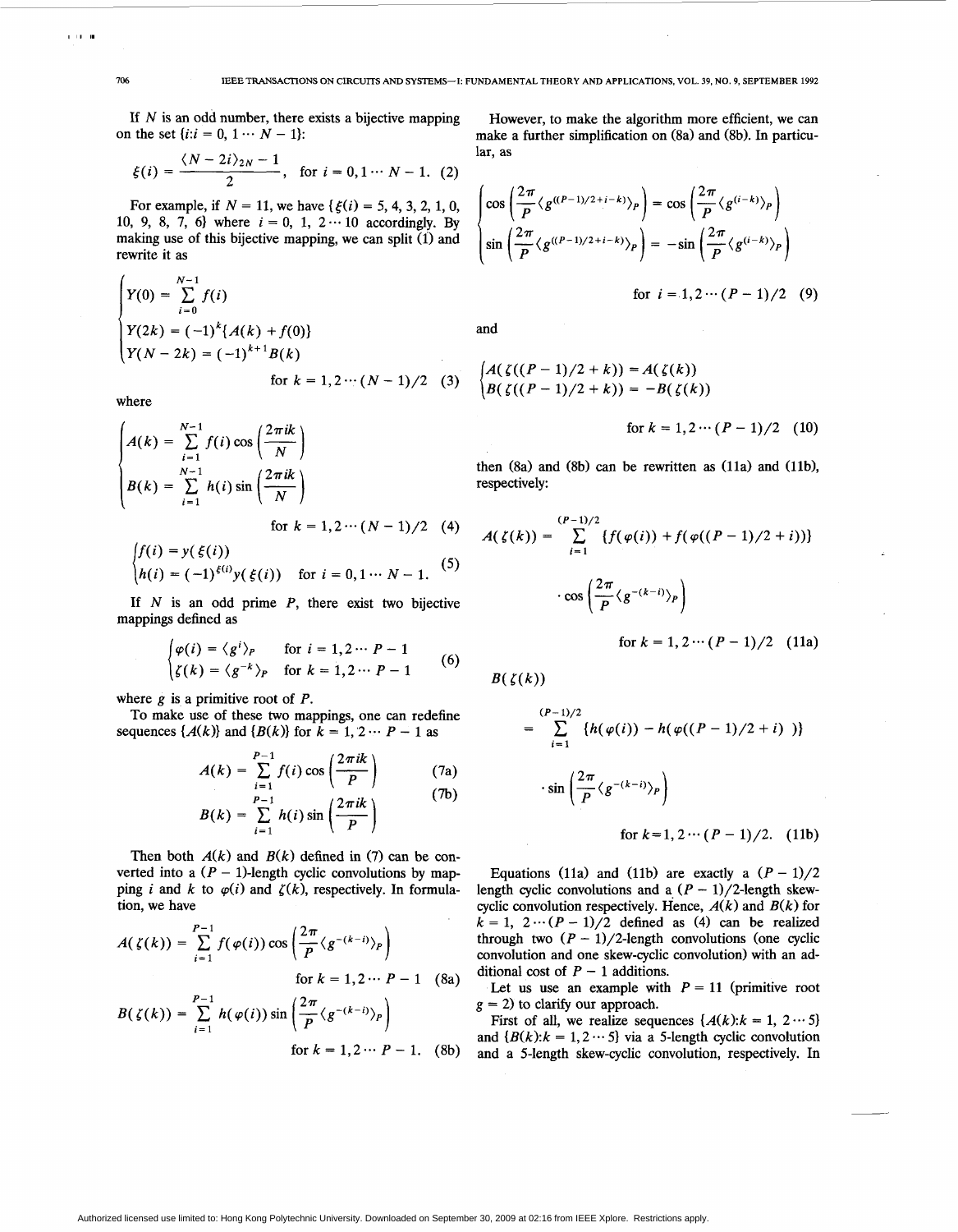, .<br>In .

particular, by making use of  $(2)$ ,  $(5)$ ,  $(6)$ , and  $(11a)$  we have

$$
\begin{bmatrix}\nA(5) \\
A(3) \\
A(4) \\
A(2) \\
A(1)\n\end{bmatrix} =\n\begin{bmatrix}\nc(1) & c(2) & c(4) & c(3) & c(5) \\
c(5) & c(1) & c(2) & c(4) & c(3) \\
c(3) & c(5) & c(1) & c(2) & c(4) \\
c(4) & c(3) & c(5) & c(1) & c(2) \\
c(2) & c(4) & c(3) & c(5) & c(1) \\
y(1) + y(9) \\
y(8) + y(2) \\
y(6) + y(4)\n\end{bmatrix}
$$

where  $c(n) = \cos(2n\pi/11)$ 

and, by making use of  $(2)$ ,  $(5)$ ,  $(6)$ , and  $(11b)$ , we have

$$
\begin{bmatrix}\n-B(5) \\
B(3) \\
-B(4) \\
-B(2) \\
-B(1)\n\end{bmatrix}
$$
\n=\n
$$
\begin{bmatrix}\ns(1) & s(2) & s(4) & -s(3) & s(5) \\
-s(5) & s(1) & s(2) & s(4) & -s(3) \\
s(3) & -s(5) & s(1) & s(2) & s(4) \\
-s(4) & s(3) & -s(5) & s(1) & s(2) \\
-s(2) & -s(4) & s(3) & -s(5) & s(1)\n\end{bmatrix}
$$
\n
$$
\begin{bmatrix}\n-y(3) + y(7) \\
-y(1) + y(9) \\
y(8) - y(2) \\
y(0) - y(10) \\
y(6) - y(4)\n\end{bmatrix}
$$
\nwhere  $s(n) = \sin(2n\pi/11)$ .

Then the coefficients  ${Y(k):k = 0, 1 \cdots 10}$  can be computed with (3):

$$
\begin{bmatrix} Y(2) \\ Y(4) \\ Y(6) \\ Y(8) \\ Y(10) \end{bmatrix} = \begin{bmatrix} -(A(1) + y(5)) \\ A(2) + y(5) \\ -(A(3) + y(5)) \\ A(4) + y(5) \\ A(4) + y(5) \\ -(A(5) + y(5)) \end{bmatrix},
$$
\n
$$
\begin{bmatrix} Y(1) \\ Y(3) \\ Y(5) \\ Y(7) \\ Y(9) \end{bmatrix} = \begin{bmatrix} B(5) \\ -B(4) \\ B(3) \\ -B(2) \\ B(1) \end{bmatrix}
$$

and

$$
Y(0) = \{y(3) + y(7)\} + \{y(1) + y(9)\} + \{y(2) + y(8)\} + \{y(0) + y(10)\} + \{y(4) + y(6)\} + y(5).
$$

As the sequence  $\{f(\varphi(i)) + f(\varphi((P-1)/2 + i))\colon i = 1,$  $2 \cdots (P-1)/2$  is computed during the realization of *A(* $\zeta(k)$ *), the computation of Y(0) requires*  $(P-1)/2$ additions only. In other words, a P-length DCT can be realized with two  $(P - 1)/2$  length convolutions with a cost of  $2(P - 1)$  additions totally.

# 111. ONE-DIMENSIONAL IDCT

The IDCT of data  $\{Y(k): k = 0, 1 \cdots N - 1\}$  is given by the following:

$$
y(i) = \sum_{k=0}^{N-1} Y(k) \cos\left(\frac{\pi}{2N}(2i+1)k\right),
$$
  
  $i = 0, 1 \cdots N-1.$  (12)

If  $N$  is an odd number,  $(12)$  can be rewritten as

$$
y(i) = Y(0) + \sum_{k=1}^{(N-1)/2} Y(2k) \cos\left(\frac{\pi k}{N} (2i+1)\right)
$$
  
+ 
$$
(-1)^i \sum_{k=1}^{(N-1)/2} Y(N-2k) \sin\left(\frac{\pi k}{N} (2i+1)\right)
$$
  

$$
i = 0, 1 \cdots N - 1. \quad (13)
$$

**By** making use of the bijective mapping defined in (2), equation (10) can be further rewritten as

$$
\begin{cases}\ny(\xi(0)) &= Y(0) + \sum_{k=1}^{(N-1)/2} (-1)^k Y(2k) \\
y(\xi(i)) &= Y(0) + G(i) + (-1)^{\xi(i)} H(i) \\
y(\xi(N-i)) = Y(0) + G(i) - (-1)^{\xi(i)} H(i)\n\end{cases}
$$

for  $i = 1, 2 \cdots (N - 1)/2$  (14)

where

$$
G(i) = \sum_{k=1}^{(N-1)/2} \{ (-1)^k Y(2k) \} \cos\left(\frac{2\pi i k}{N}\right)
$$
  
for  $i = 1, 2 \cdots (N-1)/2$  (15a)  

$$
H(i) = \sum_{k=1}^{(N-1)/2} \{ (-1)^{k+1} Y(N-2k) \} \sin\left(\frac{2\pi i k}{N}\right)
$$
  
for  $i = 1, 2 \cdots (N-1)/2$ . (15b)

Obviously, by making use of the zero-padding tech nique, we can redefine sequences  $\{G(i)\}\$  and  $\{H(i)\}\$  as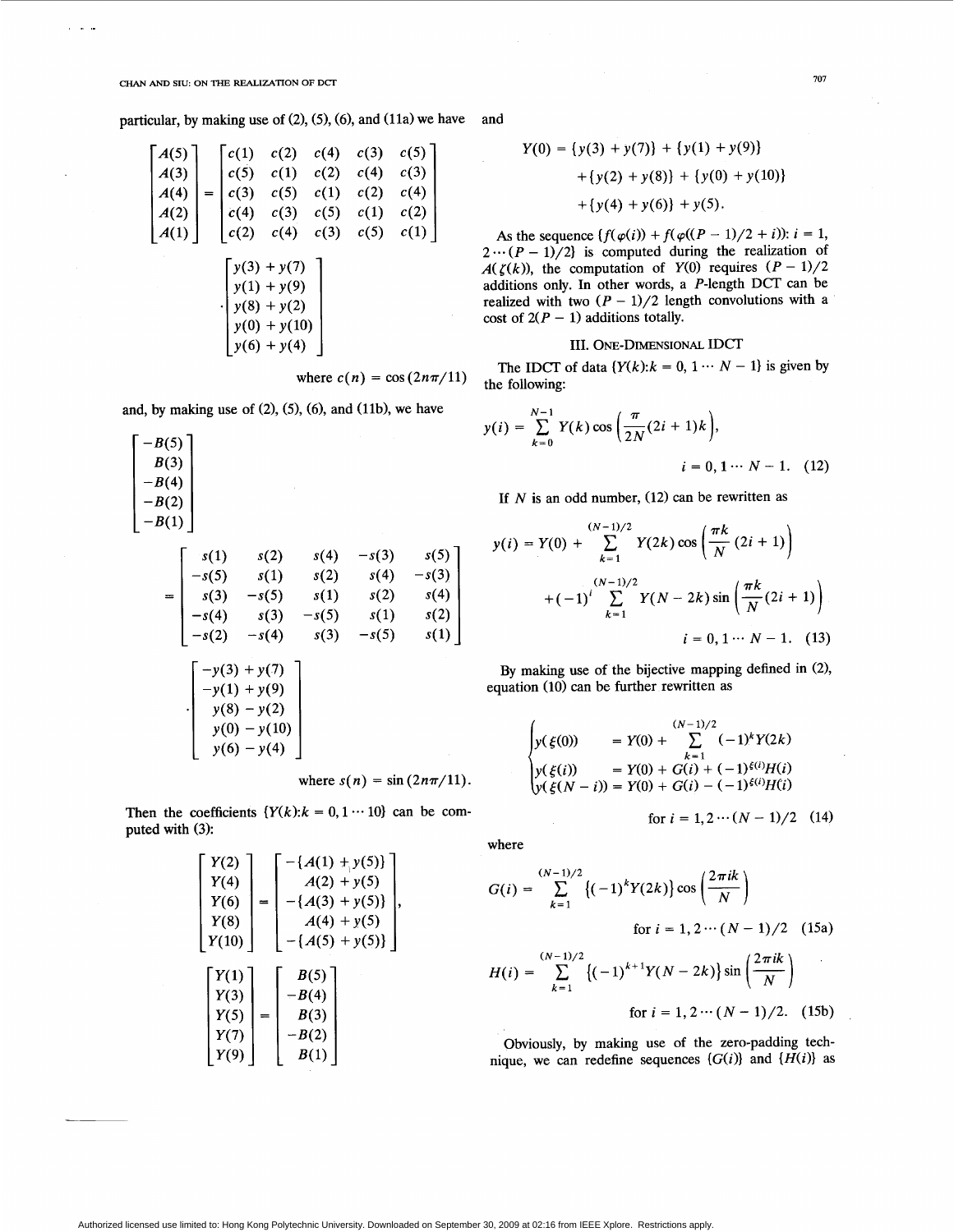follows:

follows:  
\n
$$
G(i) = \sum_{k=1}^{N-1} \left\{ Y^{O}(k) \right\} \cos\left(\frac{2\pi i k}{N}\right)
$$
\nfor  $i = 1, 2 \cdots N - 1$  (16)

where

$$
Y^{O}(k) = \begin{cases} (-1)^{k} Y(2k) & \text{for } k = 1, 2 \cdots (N-1)/2\\ 0 & \text{else} \end{cases}
$$
(17)

and,

$$
H(i) = \sum_{k=1}^{N-1} \{Y'(k)\} \sin\left(\frac{2\pi ik}{N}\right)
$$
  
for  $i = 1, 2 \cdots N - 1$  (18)

where

$$
Y'(k) = \begin{cases} (-1)^{k+1} Y(N-2k) & \text{for } k = 1, 2 \cdots (N-1)/2\\ 0 & \text{else.} \end{cases}
$$
(19)

Then  $G(i)$  and  $H(i)$  are exactly in the form of (7a) and (7b), respectively. In the previous section, we have proved that equations in the form of (7a) and *(7b)* can be converted into cyclic convolution form easily by using the mappings defined in (6) if *N* is an odd prime *P.* By using a similar approach, we can rewrite (16) and (18) as the following:

$$
\begin{cases}\nG(\varphi((P-1)/2+i)) = G(\varphi(i)) \\
G(\varphi(i)) = \sum_{k=1}^{(P-1)/2} \{Y^0(\zeta(k)) \\
+ Y^0(\zeta((P-1)/2+k))\} \cos\left(\frac{2\pi}{P}\langle g^{i-k}\rangle_P\right) \\
\text{for } i = 1, 2 \cdots (P-1)/2 \quad (20)\n\end{cases}
$$

$$
\begin{cases}\nH(\varphi((P-1)/2+i)) = -H(\varphi(i)) \\
H(\varphi(i)) = \sum_{k=1}^{(P-1)/2} \{Y'(\xi(k)) \\
-X'(\xi((P-1)/2+k))\} \sin\left(\frac{2\pi}{P} \langle g^{i-k} \rangle_P\right) \\
\text{for } i = 1, 2 \cdots (P-1)/2. \tag{21}\n\end{cases}
$$

Equations (20) and (21) are  $(N - 1)/2$ -length cyclic convolution and skew-cyclic convolution, respectively. In such case, an odd prime length IDCT can also be realized via two half-length convolutions similar to the case for the DCT.

Note that no multiplication **is** involved as overheads for the conversion of an odd prime P-length IDCT into convolutions. As either  $Y'(\zeta(k))$  or  $Y'(\zeta((P-1)/2 + k))$ is zero for  $k = 1, 2 \cdots (P - 1)/2$ , no addition is required to compute the sequence  ${Y'(z(k)) - Y'(\zeta((P-1)/2 + \cdots)}$ k)):  $k = 1, 2 \cdots (P-1)/2$ . A similar case occurs during the computation of the sequence  ${Y^o(\zeta(k)) + Y^o(\zeta((P -$ 1)/2 + k)):  $k = 1, 2 \cdots (P - 1)/2$ . Actually, only  $2(P -$ 1) additions are required during the conversion. In other words, a P-length IDCT can be realized through two  $(P-1)/2$ -length convolutions with a cost of  $2(P-1)$ additions. This is exactly the same cost that a P-length DCT is required to be realized with convolutions.

Again, we use the example with  $N = 11$  to clarify our approach.

To compute the sequence  $\{G(i): i = 1, 2 \cdots 5\}$ , we can make use of  $(20)$ ,  $(17)$ , and  $(6)$ ,

$$
\begin{bmatrix} G(2) \\ G(4) \\ G(3) \\ G(5) \\ G(1) \end{bmatrix}
$$

 $H(2)$ 

|  |  |  | $=\begin{bmatrix} c(1) & c(5) & c(3) & c(4) & c(2) \\ c(2) & c(1) & c(5) & c(3) & c(4) \\ c(4) & c(2) & c(1) & c(5) & c(3) \\ c(3) & c(4) & c(2) & c(1) & c(5) \\ c(5) & c(3) & c(4) & c(2) & c(1) \end{bmatrix} \begin{bmatrix} -Y(10) \\ -Y(6) \\ Y(8) \\ Y(8) \\ Y(4) \\ -Y(2) \end{bmatrix}$ |
|--|--|--|--------------------------------------------------------------------------------------------------------------------------------------------------------------------------------------------------------------------------------------------------------------------------------------------------|

where  $c(n) = \cos(2n\pi/11)$ .

On the other hand, we can obtain sequence  ${H(i): i =$  $1, 2 \cdots 5$  by making use of (21), (19), and (6):



where  $s(n) = \sin(2n\pi/11)$ .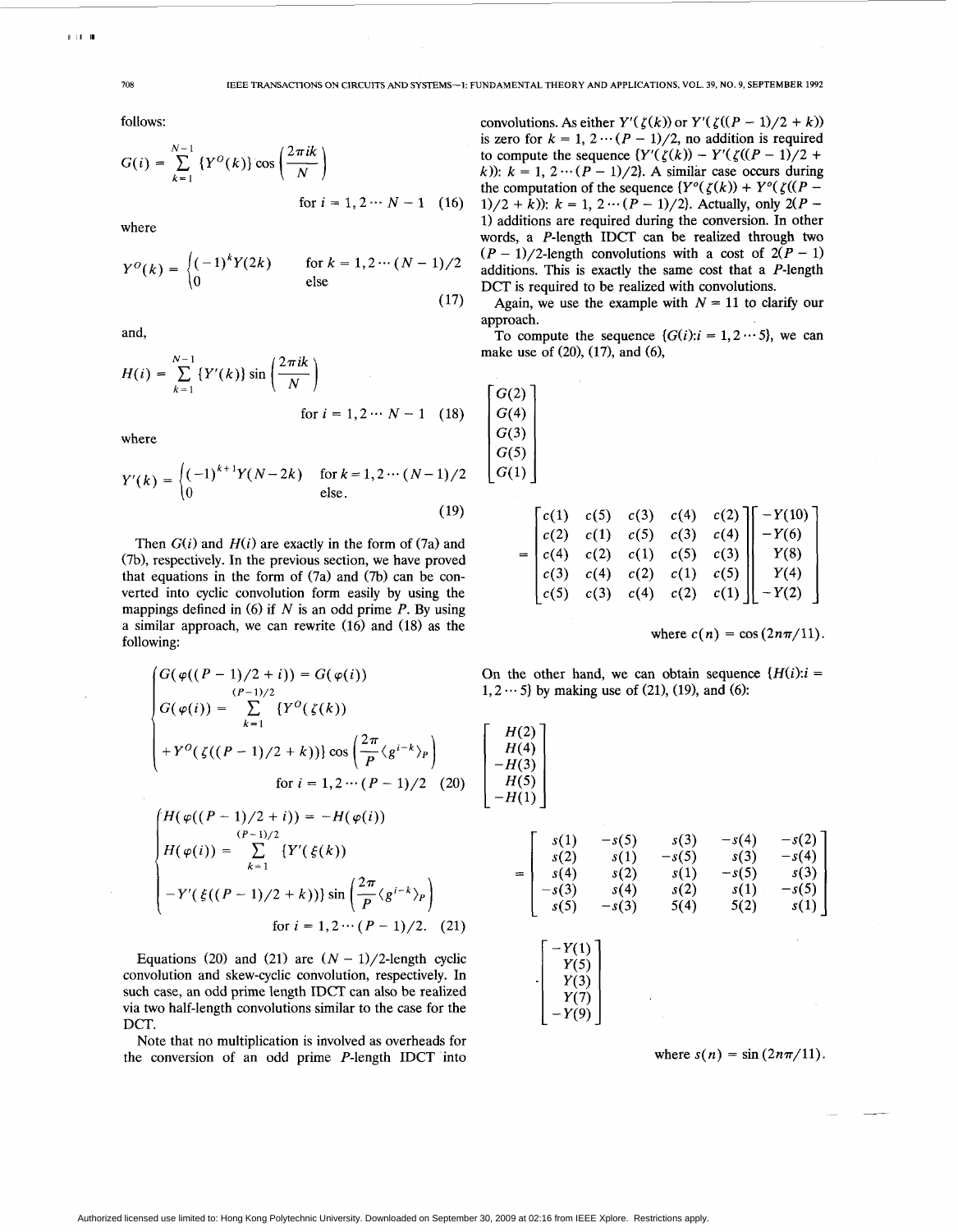#### **CHAN** AND **SIU** ON **THE** REALIZATION **OF DCT** 709

Finally, we use (14) to compute the final result,  $\{y(i): i = 0, 1 \cdots 10\}$ 

| y(4)  |     | $Y(0) + G(1)$ |       | H(1)    |
|-------|-----|---------------|-------|---------|
| y(3)  |     | $Y(0) + G(2)$ |       | $-H(2)$ |
| y(2)  | $=$ | $Y(0) + G(3)$ | $\pm$ | H(3)    |
| y(1)  |     | $Y(0) + G(4)$ |       | $-H(4)$ |
| y(0)  |     | $Y(0) + G(5)$ |       | H(5)    |
|       |     |               |       |         |
| y(6)  |     | $Y(0) + G(1)$ |       | H(1)    |
| y(7)  |     | $Y(0) + G(2)$ |       | $-H(2)$ |
| y(8)  |     | $Y(0) + G(3)$ |       | H(3)    |
| y(9)  |     | $Y(0) + G(4)$ |       | $-H(4)$ |
| y(10) |     | $Y(0) + G(5)$ |       | H(5)    |

$$
y(5) = Y(0) - Y(2) + Y(4) - Y(6) + Y(8) - Y(10).
$$

Both the DCT and the IDCT can be realized via convolutions with the same cost. Specifically, if both of them possess the same length, one can make use of the same convolution module to realize both the forward and the inverse DCT. **As** cyclic convolution is the core module **of** this algorithm, this algorithm **is** most suitable for the realization using the distributed arithmetic and it also suggests an efficient and effective way to design a unified DCT/IDCT chip.

# IV. VLSI IMPLEMENTATION OF UNIFIED DCT / IDCT CHIP

In the preceding sections, we have proposed an algorithm to convert a P-length DCT/IDCT into a half-length cyclic convolution and a skew cyclic convolution. This provides a straightforward but ideal solution for the VLSI implementation of a unified DCT/IDCT chip by making use of the distributed arithmetic.

Consider a cyclic convolution defined as  $F(k) = \sum_{n=0}^{N-1} g(n-k)C(n)$ . Since  $g(n-k)$  can be expressed as  $g(n-k)$  $g(\eta - k)C(\eta)$ . Since  $g(\eta - k)$  can be expressed as  $g(\eta - k) = -g(\eta - k)_{0} + \sum_{j=1}^{M-1} g(\eta - k)_{j} 2^{-j}$ , where *M*,  $g(\eta - k)$  $k$ <sub>*i*</sub> and  $g(\eta - k)$ <sub>0</sub> are the word length, the *j*th most significant bit, and the sign bit, respectively. After scaling to 2's-complement fractional number,  $F(k)$  can be rewritto 2's-complement fractional number,  $F(k)$  can be rew<br>ten as  $F(k) = \sum_{j=1}^{M-1} \{ \sum_{n=0}^{N-1} g(n-k)_{j} C(n) \} 2^{-j} - \sum_{n=0}^{M-1} f(n-k)_{n}$ ten as  $F(k) = \sum_{j=1}^{M-1} \sum_{n=0}^{N-1} g(n-k)_{j}C(\eta) \sum_{n=0}^{N-1} g(n-k)_{j}C(\eta)$  can be  $g(\eta - k)_{j}C(\eta)$ . Values of  $\sum_{n=0}^{N-1} g(\eta - k)_{j}C(\eta)$  can be precalculated and stored in a ROM with ROM size  $= 2<sup>N</sup>$ words. Then  $F(k)$  can be obtained by  $M$  ROM accesses and  $M - 1$  shift-additions after  $g(n)$ 's are available. Note that the same table can be used for the computation of  $F(k)$  for any value of k, which is impossible in the case of computing inner products other than a cyclic convolution. Hence, to a certain extent, one can consider that the distributed arithmetic is most suitable for VLSI implementation of cyclic convolutions. Consider a cyclic convolution defined as  $F(k) = \sum_{n=0}^{N-1}$ 

Several high-performance chips have been designed by making use of the distributed arithmetic [20]–[26]. However, in most designs, the distributed arithmetic is used to realize a typical inner product directly without first converting the transform into cyclic convolutions. In such a

case, optimal performance of the distributed arithmetic can not be achieved and the consequence of which is the requirement of a large memory size for the construction of the data tables.

A  $P \times P$  unified DCT/IDCT can be implemented by the row-column decomposition technique as shown in [Fig.](#page-5-0) [1.](#page-5-0) In fact, the row-column approach is commonly applied in most 2-D DCT chips due to its flexible and regular nature. We first compute the  $PP \times 1$  DCT/IDCT's along each row and store the results in an intermediate array. We then compute the  $P P \times 1$  DCT/IDCT's along each column to yield the final results. Note that the intermediate memory is realized by a RAM of  $P \times P$  words and the transposition operation can be easily achieved by a suitable control of the addresses of the intermediate array.

[Fig. 2](#page-5-0) shows the block diagram on the one-dimensional unified DCI'/IDCT module. The module mainly consists of three operating units, namely, an accumulator, a pre/post-processing unit, and a kernel-processing unit. Note that the whole process **is a** three-state pipeline. The accumulator is responsible for the computation of the dc term in the DCT mode and the  $v((N-1)/2)$  term in the IDCT mode, which involves additions or subtractions only. **A** typical accumulator can satisfy this requirement. The pre/post-processing unit is actually a typical adder which is responsible for the preparation of the input data for convolutions in the DCT mode and the computation of the final results from the convolution outputs in the IDCT mode. The arrangement **of** the pre/post-processing stage and the kernel-processing stage determines the configuration of the unified chip, which can be easily handled with multiplexers. The table provided in [Fig. 2](#page-5-0) specifies the relationship between the MUX's configuration and the mode configuration of the module.

Both preshuffling and postshuffling of data can be easily done through the table lookup technique. In a typical pipeline design, input data and output data are normally buffered. Hence, if the sequence of the addresses can be generated in such a way that the input or the output data are fetched in a desirable order, then both the preshuffle and the postshuffle can be achieved. **As** the transform size is typically fixed and small, the desirable address sequence can be precomputed and stored in a small table. In such case, appropriate data can be fetched with indirect addressing method.

The kernel-processing unit basically consists of two convolvers. Both convolvers are realized with the distributed arithmetic. [Fig.](#page-5-0) *3* shows the implementation of a 5-point convolver, which can be used in the VLSI realization of an 11-point unified DCT/IDCT chip. The two convolvers differ from each other in both of their address generators and their lookup tables stored in ROM's. In this example, the internal word length, the word length of data  $\{x(i)\}\$ and  $\{X(k)\}\$ are, respectively, 12, 8, and 12 bits. Note that these parameters can always achieve a signalto-noise ratio of greater than *44* dB under the simulation test.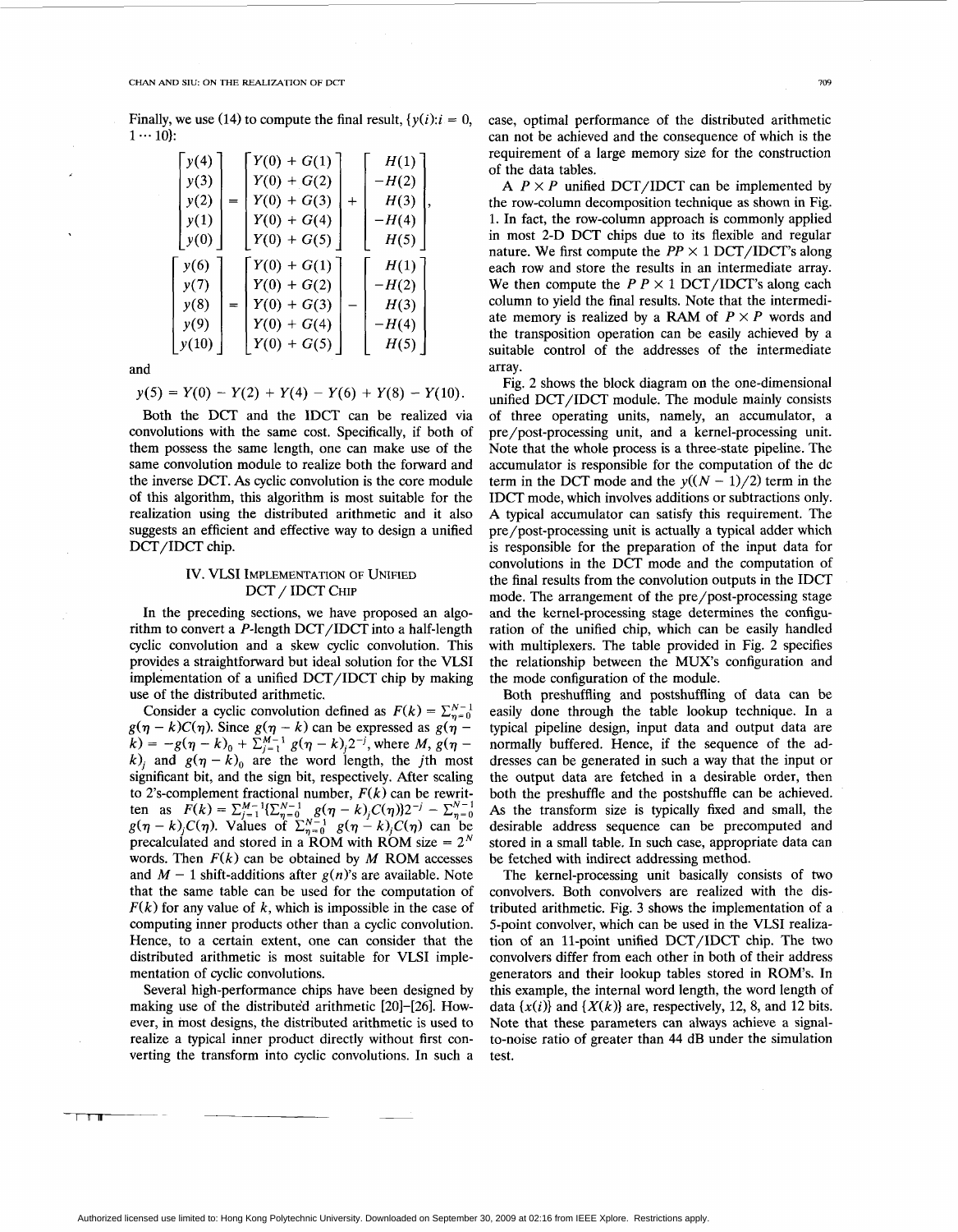



**Fig. 2. Block diagram of the one-dimensional unified** DCT/IDCT **module of the VLSI chip.** 



**Fig. 3. The construction of the convolvers.** 

In such a case, the address generator of the cyclic convolver can be implemented with a 60-bit bitwise circular buffer with shift operations. At the beginning of a specific convolution cycle, the input data for the convolutions (five 12-bit words in this example) are loaded into the circular buffer in parallel. In order to make the chip achieve a throughput rate of 1 output per clock cycle, any one of the convolvers has to produce an output every 2 clock cycles. In the first cycle, the six least significant bits of the five data form **six** 5-bit addresses to access **six** ROM tables, respectively. All fetched data are summed up with a carry-save adder to form a partial result. In the second cycle, the 6 most significant bits **of** the five data form another 6 addresses to fetch other **six** data. These data are then summed up with the shifted partial result to

obtain the final result. The circular buffer advances 6 bits and repeats the foregoing procedures until all results are obtained. This completes a full convolution cycle and starts another one by loading another input sequence one point counter  $\text{DCT}/\text{DCT}$  **COCK** cycle later. In such a case, the circular buffer rotates <sup>6</sup> bits every clock cycle. Hence, the address generator can **Fig. 1.** Block diagram of the row-column approach for 2-D DCT/IDCT. actually be implemented with six independent 10-bit bitwise shift registers with parallel load function to release the burden of the clock synchronization of the circular buffer. Note also that a complete convolution cycle spans *<sup>P</sup>*- 1 clock cycles only while one gets *P* clock cycles to complete a transform. The inputs of the convolvers can be split and loaded into the address generators in two cycles to reduce the input bandwidth of the convolvers.

> Each ROM table consists **of** 32 words. Note that the contents of all ROM tables **of** a specific convolver are identical. In other words, one can use multiport ROM to save a number of ROM tables. Besides, as shown in Fig. 3, the word lengths of different ROM tables are not necessary identical since the fetched data are not equally significant. These features are obviously superior to other chip designs which use the distributed arithmetic to implement inner products without first converting them into cyclic convolutions.

> For the implementation of the address generator of the skew-cyclic convolver, a small additional circuit is required to perform a 2's complement negation to the datum passing through the head of the circular buffer. The contents *of* the ROM tables are also different from those used in the cyclic convolver.

The silicon efficiency of the unified chip is extremely. high. The configuration of the chip, which is controlled by the MUXs, involves the arrangement **of** the pre/postprocessing unit and the kernel unit only. For other typical design [20]-[26], the convolvers have to swap ROM tables whenever the mode of the unified chip is swapped. However, no such step is necessary in the proposed design. By considering that both (11a) and (20) involve the same sequence  $\left\{\cos\left(\frac{2\pi}{R}g^n\right):n=1,\ 2\cdots(P-1)/2\right\}$ , one can find the computation of  $\{A(k)\}\$ and  $\{G(i)\}\$ can use the same set of ROM tables. Similar case occurs during the computation of  ${B(k)}$  and  ${H(i)}$ . For instance, when  $P = 11$ , for the IDCT realization, we have

| G(1) |      |      |      |      |      |                   |  |
|------|------|------|------|------|------|-------------------|--|
| G(5) |      |      |      |      |      |                   |  |
| G(3) |      |      |      |      |      |                   |  |
| G(4) |      |      |      |      |      |                   |  |
| G(2) |      |      |      |      |      |                   |  |
|      |      |      |      |      |      |                   |  |
|      | c(1) | c(2) | c(4) | c(3) | c(5) | $\left( 2\right)$ |  |
|      | c(5) | c(1) | c(2) | c(4) | c(3) | Y(4)              |  |
| =    |      | c(5) | c(1) | c(2) | c(4) | Y(8)              |  |
|      | c(4) | c(3) | c(5) | c(1) | c(2) | Y(6)              |  |
|      |      | c(4) | c(3) | c(5) | c(1) |                   |  |

<span id="page-5-0"></span> $1 - 10 = 1$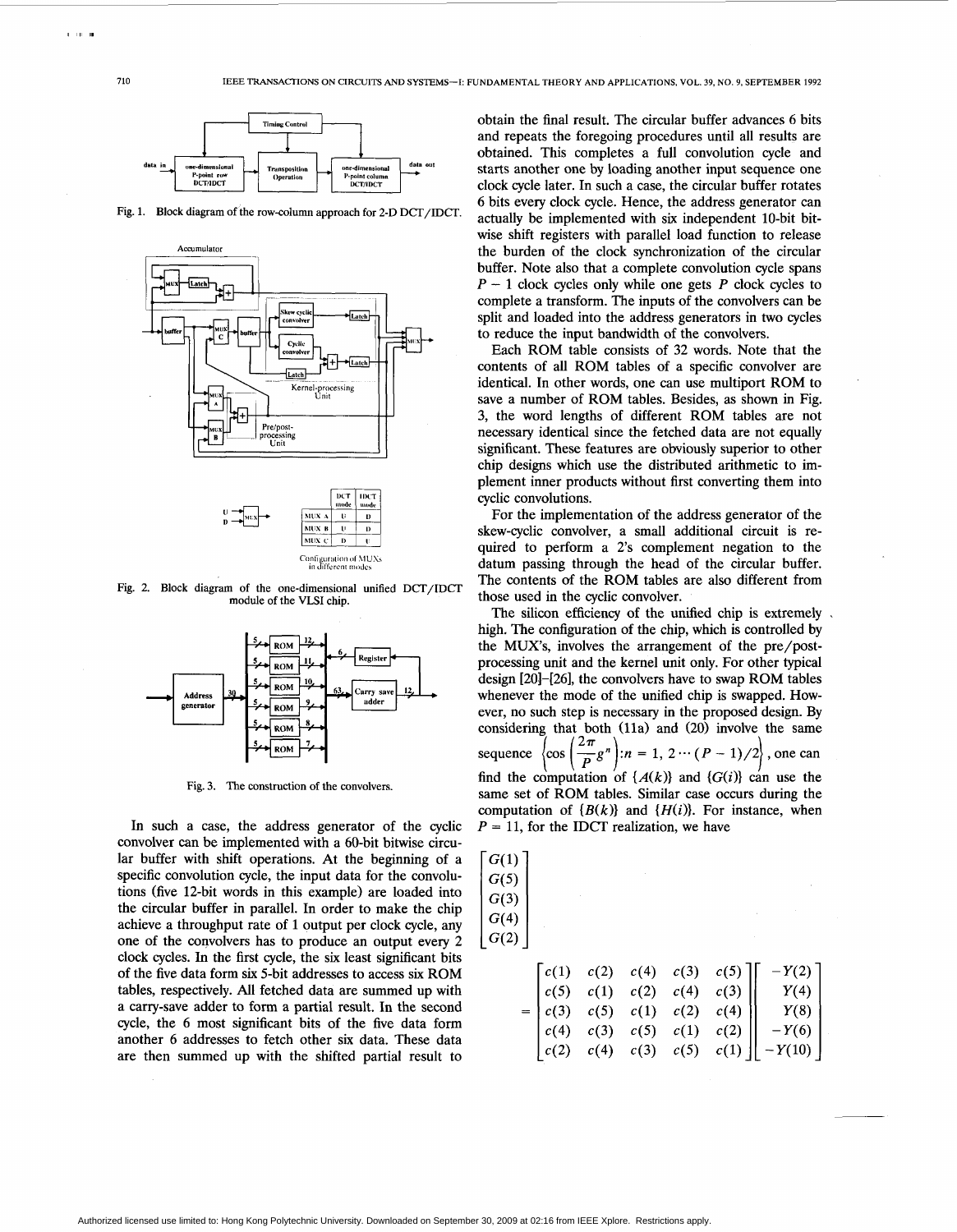**CHAN** *AND* **SIU ON** THE REALIZATION **OF DCT** 

| and                                        |                              |                         |                      |                         |                         |
|--------------------------------------------|------------------------------|-------------------------|----------------------|-------------------------|-------------------------|
| $-H(1)$<br>H(5)<br>$-H(3)$<br>H(4)<br>H(2) |                              |                         |                      |                         |                         |
|                                            | s(1)<br>s(5)<br>s(3)         | s(2)<br>s(1)<br>$-s(5)$ | s(4)<br>s(2)<br>s(1) | $-s(3)$<br>s(4)<br>s(2) | s(5)<br>$-s(3)$<br>s(4) |
|                                            | -s(4)<br>s(2)                | s(3)<br>$-s(4)$         | $-s(5)$<br>s(3)      | s(1)<br>$-s(5)$         | s(2)<br>s(1)            |
|                                            | Y(9)<br>Y(7)<br>Y(3)<br>Y(5) |                         |                      |                         |                         |

The two kernel matrices are then respectively identical to the two kernel matrices used for the realization of *[A(5),*   $A(3)$ ,  $A(4)$ ,  $A(2)$ ,  $A(1)<sup>T</sup>$  and  $\overline{(-B(5), B(3), -B(4), -B(2))}$  $-B(1)<sup>T</sup>$  in the DCT realization. Hence, whether the chip is configured to perform a DCT or an IDCT, no modification of the convolvers is necessary. Consequently, nearly no silicon area of the chip is idle in a particular transform. A highly efficient unified chip can be implemented.

Furthermore, as shown in Figs. **1** and 2, the convolvers are the core units of the unified chip and the whole chip involves no multiplier. Since the convolutions are reformulated at the bit level by using the distributed arithmetic, the following advantages can be achieved: **1)** no actual multiplication involved as multipliers are replaced by memory look-up tables, 2) high accuracy as it suffers fewer rounding/truncation error than the other structures, 3) possible for modular circuit design as the structure is extremely regular, and 4) simple structure which leads to a saving of gate count and makes routing easy. These features allow a high-speed circuit design composed of memories, adders, and registers only.

The proposed design aims to achieve a throughput rate of 1 output per clock cycle. Obviously, the two convolution modules play a significant role in the unified chip and dominate the timing performance of the whole chip. By making use of the current  $2-\mu m$  CMOS technology, the proposed architecture can easily meet the speed requirement of **14.3-MHz** real-time operation.

## V. CONCLUSIONS

In this paper, we propose a new algorithm to realize an odd prime P-length DCT with two half-length convolutions (one cyclic convolution and one skew-cyclic convolution). This algorithm can be easily modified to realize an IDCT with odd prime length. In such a case, one can realize both DCT and IDCT with the same convolution other than the convglutions required for realizing either DCT or IDCT are just  $2(P - 1)$  additions and some module if they possess the same length. As the operations

simple permutations, only a small percentage of the unified chip is idle in a particular transform. Hence, one can design a very efficient unified chip. Furthermore, by making use of the distributed arithmetic, the VLSI implementation of the convolution module can result in a very simple and modular structure without multiplier. In other words, an efficient unified DCT/IDCT chip which involves only adders, latches, and memory tables can be implemented in a very straightforward way. These algorithms can also be easily extended to realize a multidimensional DCT/IDCT by using the row-column decomposition technique. A 2-D  $11 \times 11$  unified DCT/IDCT chip design is also proposed in this paper. The proposed

#### **REFERENCES**

**CMOS** technology.

architecture can easily meet the speed requirement of 14.3-MHz real-time operation with the current  $2-\mu m$ 

- [1] N. Ahmed, T. Natarajan, and K. R. Rao, "Discrete cosine trans-
- form," *ZEEE Trans. Computers,* vol. *C-23,* pp. **90-94, 1974.**  P. **A.** Wintz, "Transform picture coding," *Proc. IEEE,* vol. **60,** pp.  $[2]$
- **809-820,** July **1972.**
- $[3]$ M. J. Narasimha and **A.** M. Peterson, **"On** the computation of the discrete cosine transform," *IEEE Trans. Commun.,* vol. **COM-26,**  pp. **934-936,** June **1978.**
- **Z.** Wang, "On computing the discrete Fourier and cosine trans- $[4]$ forms,'' *IEEE Trans. Acoust., Speech, Signal Processing,* vol. ASSP-**33,** pp. **1341-1344,** Oct. **1985.**
- M. Vetterli and H. Nussbaumer, "A simple F+T and DCT algo-rithms with reduced number of operation," Signal *Processing,* vol.  $[5]$ **6, pp. 267-278,** Aug. **1984.**
- **H. S. Hou, "A** fast recursive algorithm for computing the discrete 161 cosine transform,'' *IEEE Trans. Acoust., Speech, Signal Processing,*  vol. **ASSF-35,** pp. **1455-1461,** Oct. **1987.**
- $[7]$ **B.** G. Lee, **"A** new algorithm to compute the discrete cosine transform," *IEEE Trans. Acoust., Speech, Signal Processing,* vol. **ASSP-32,** pp. **1243-1245,** Dec. **1984.**
- P. Duhamel and H. Hmida, "New **2"** DCT algorithms suitable for  $[8]$ VLSI implementation," in *Proc. ICASSP-85,* pp. 780–783, Mar.<br>1985.<br>Y. H. Chan and W. C. Siu, "Algorithm for prime length discrete<br>cosine transform," *Electron. Lett.*, vol. 26, pp. 206–208, Feb. 1990.<br>——, "A new convoluti **1985.**
- [9] Y. H. Chan and W. C. Siu, "Algorithm for prime length discrete cosine transform," *Electron. Lett.*, vol. 26, pp. 206-208, Feb. 1990.
- $[10]$ cosine transform," *Elec&on, Lett.,* vol. **26,** pp. **206-208,** Feb. **1990.** , **"A** new convolution structure for the realization of discrete cosine transform," in *Proc. ISCAS'W,* pp. **2373-2376,** May **1990.**
- [11] W. Li, "A new algorithm to compute the DCT and its inverse," *ZEEE Trans. Signal Processing,* vol. **39,** pp. **1305-1313,** June **1991.**
- $[12]$ N. I. Cho and *S.* U. Lee, "Fast algorithm and implementation of 2-D discrete cosine transform," IEEE Trans. Circuits Syst., vol. 38, pp. **297-305,** Mar. **1991.**
- $[13]$ **S. C.** Chan, "Efficient index mapping for computing discrete cosine transform," *Electron. Lett.,* vol. *25,* pp. **1499-1500,** Oct. **1989.**
- $[14]$ **B.** G. Lee, "Input and output index mappings for a prime-factordecomposed computation of discrete cosine transform," IEEE *Trans. Acoust., Speech, Signal Processing,* vol. **ASSP-37,** pp. **237-244,**  Feb. **1989.**
- [15] H. J. Nussbaumer, *Fast Fourier Transform and Convolution Algo-*
- *rithms.* New York: Springer-Verlag, 1982.<br>S. A. White, "Applications of distributed arithmetic to digital  $[16]$ signal processing: **A** tutorial review," *ZEEE ASSP Mag.,* vol. **6,** pp. **4-19,** July **1989.**
- $4-19$ , July<br>O. Ersoy,<br>circular,<br> $190-196$ ,<br> $\rightarrow$ , A if<br> $IEEE$  Tra 0. Ersoy, "Semisystolic array implementation of circular, skew circular, and linear convolutions," *IEEE Trans. Computers,* pp.  $171$ **190-196,1985.**
- , **<sup>A</sup>**two-stage representation of DFT and its applications,"  $[18]$ *IEEE Trans. Acoust., Speech, Signal Processing,* vol. ASSP-35, pp. **825-831,** June **1987.**
- $[19]$ **C.** M Rader, "Discrete Fourier transforms when the number of data samples is prime," *Proc. ZEEE,* vol. **56,** pp. **1107-1108,** June **1968.**
- M. T. **Sun,** L. Wu, and M. L. Liou, **"A** concurrent architecture for  $[20]$ VLSI implementation of discrete cosine transform," *IEEE Trans. Circuits Syst.,* vol. **CAS-34,** pp. **992-994,** Aug. **1987.**
- M. Maruyama, **H.** Uwabu, I. Iwasaki, H. Pujiwara, T. Sakaguchi,